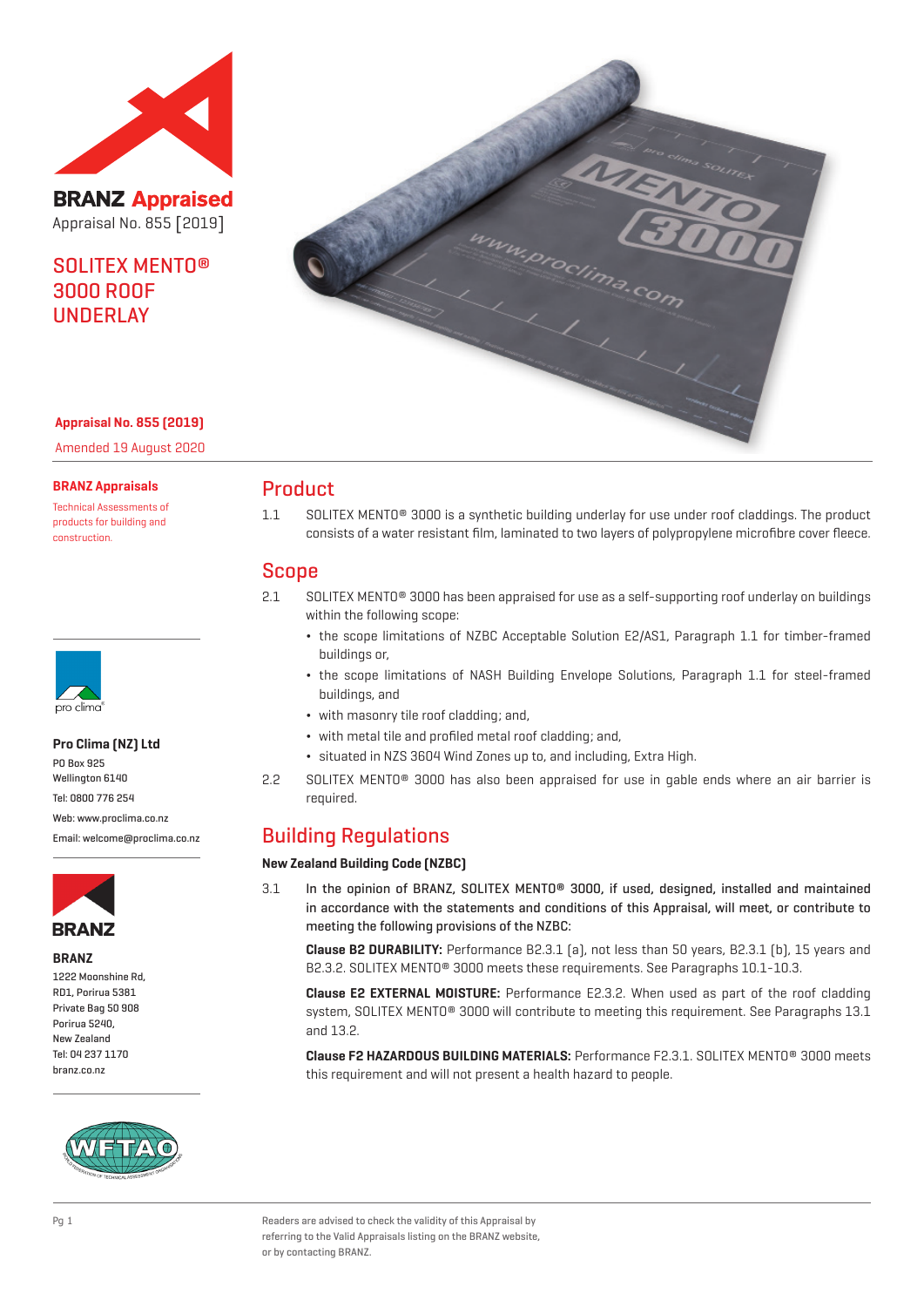

# Technical Specification

- 4.1 SOLITEX MENTO® 3000 is a monolithic, non-porous, synthetic building underlay for use under roof claddings. The product consists of a TEEE (Thermoplastic Elastomer Ether Ester) water resistant film laminated to two layers of polypropylene microfibre cover fleece. SOLITEX MENTO® 3000 Roof Underlay is coloured black on the top face and grey on the bottom face.
- 4.2 SOLITEX MENTO® 3000 is supplied in rolls 1.5 m and 3 m wide x 50 m long. 'Connect' versions are available with two integrated self-adhesive strips. The products are printed with the MENTO® 3000 name repeated along the length of the roll. The rolls are wrapped in clear polythene film.
- 4.3 TESCON EXTORA® Sealing Tape is used where required to seal the laps of SOLITEX MENTO® 3000 Roof Underlay and to repair rips and tears in the underlay. Refer to BRANZ Appraisal No. 838 (2019) for further information.
- 4.4 DUPLEX is a double-sided adhesive tape for bonding laps in low pitch roofs.
- 4.5 TESCON® NAIDECK is a double-sided butyl rubber tape for sealing between counter battens and roof underlay.

#### **Accessories**

- 4.6 Accessories used with SOLITEX MENTO<sup>®</sup> 3000 which are supplied by the installer are:
	- ¬ Fixings galvanised or stainless steel staples, clouts, screws or proprietary underlay fixings, or other temporary fixings to attach the roof underlay to the framing.

# Handling and Storage

5.1 Handling and storage of the products, whether on-site or off-site, is under the control of the installer. The rolls must be protected from damage and weather. They must be stored on their side, under cover, in clean, dry conditions and must not be crushed.

## Technical Literature

6.1 Refer to the Appraisals listing on the BRANZ website for details of the current Technical Literature for SOLITEX MENTO® 3000. The Technical Literature must be read in conjunction with this Appraisal. All aspects of design, use, installation and maintenance contained in the Technical Literature and within the scope of this Appraisal must be followed.

# Design Information

### Timber and Steel Framing

7.1 Timber and steel roof framing must be provided in accordance with the requirements of the NZBC and the roof cladding manufacturer.

### General

- 8.1 SOLITEX MENTO<sup>®</sup> 3000 is intended for use as an alternative to conventional kraft paper roof underlays, which are fixed over timber or steel-framed roofs in order to limit the entry of wind into the roof cavity, and to assist in the moisture management of the roof cladding system.
- 8.2 The material also provides a degree of temporary weather protection during early construction. However, the product will not make the roof weathertight and some wetting of the underlying structure is always possible before the roof cladding is installed. Hence, the entire building must be closed-in and made weatherproof before moisture sensitive materials such as ceiling linings and insulation materials are installed.
- 8.3 SOLITEX MENTO<sup>®</sup> 3000 must not be exposed to the weather or ultraviolet (UV) light for a total of more than 90 days before being covered by the roof cladding.
- 8.4 SOLITEX MENTO<sup>®</sup> 3000 is suitable for use under roof claddings on buildings as a roof underlay, in accordance with NZBC Acceptable Solution E2/AS1, Table 23. Refer to Table 1 for the material properties of the SOLITEX MENTO® 3000.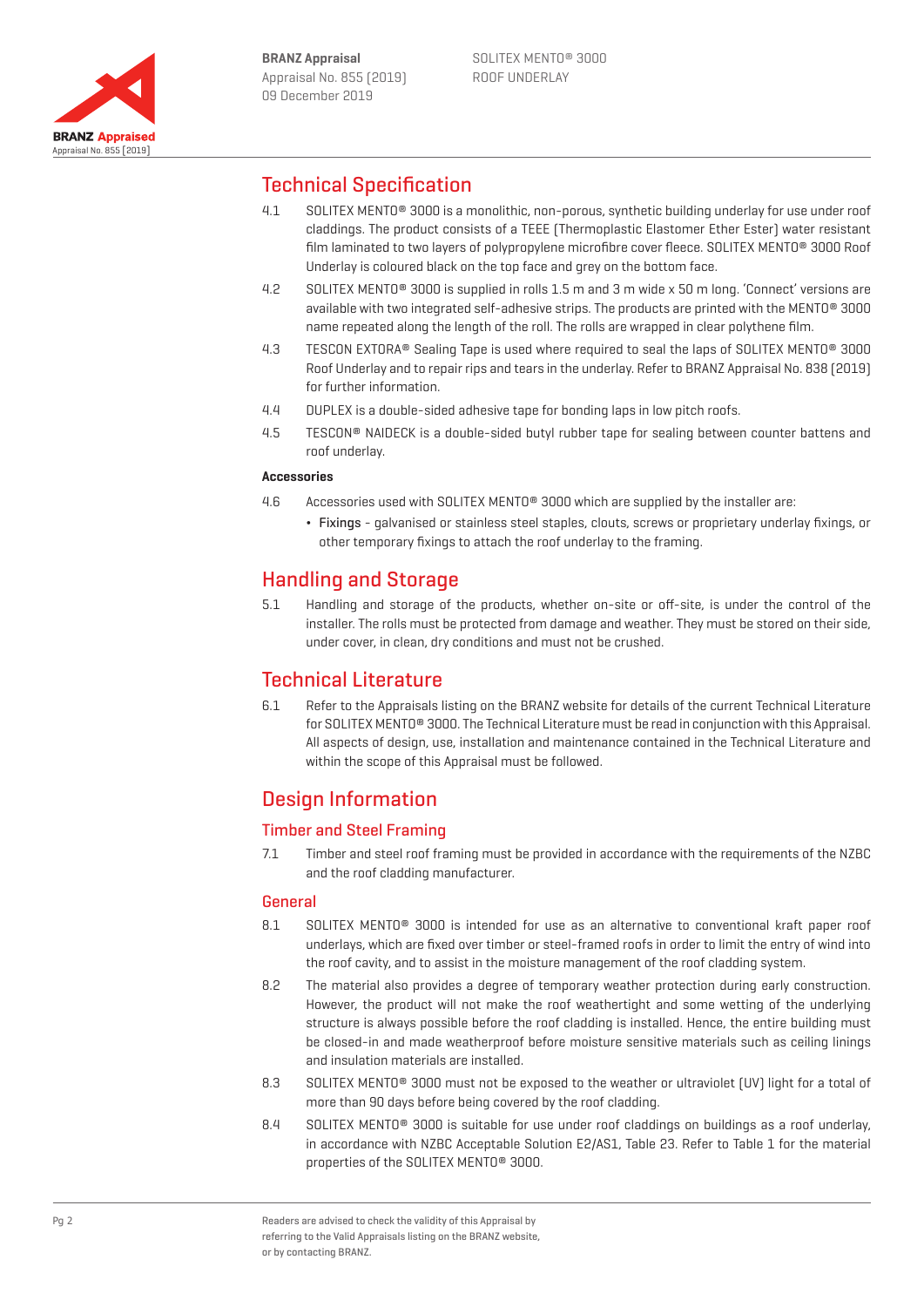

| NZBC E2/AS1,<br>Table 23<br><b>Roof Underlays Properties</b> | <b>Property Performance</b><br>Requirement | <b>Results</b>               |
|--------------------------------------------------------------|--------------------------------------------|------------------------------|
| Absorbency                                                   | $\geq 150$ g/m <sup>2</sup>                | Pass                         |
| Vapour Resistance                                            | $\leq$ 7 MN s/g                            | Pass                         |
| Water Resistance                                             | $\geq 100$ mm                              | Pass                         |
| pH of Extract                                                | $\geq 6$ and $\leq 9$                      | Pass                         |
| Shrinkage                                                    | $\leq 0.5\%$                               | Pass                         |
| Mechanical                                                   | Edge tear and tensile strength             | Edge tear (Average):*        |
|                                                              |                                            | Machine direction >180 N     |
|                                                              |                                            | Cross direction > 120 N      |
|                                                              |                                            | Tensile strength (Average):* |
|                                                              |                                            | Machine direction > 4.0 kN/m |
|                                                              |                                            | Cross direction $> 2.5$ kN/m |

#### **Table 1: NZBC E2/AS1, Table 23 Requirements**

\*Values are for product tested after equivalent of 90 days UV exposure.

8.5 SOLITEX MENTO® 3000 is suitable for use at roof pitches less than 8° (minimum 3°). When used at pitches less than 8°, SOLITEX MENTO® 3000 must be installed horizontally. At pitches greater than 8°, SOLITEX MENTO® 3000 can be installed vertically or horizontally. SOLITEX MENTO® 3000 must span no greater than 1,200 mm in one direction.

#### **Pro Clima Installation Method**

- 8.6 Pro Clima (NZ) Ltd offers an optional installation method where the SOLITEX MENTO<sup>®</sup> 3000 is separated from the roofing to provide additional ventilation to the roof space. This method requires that SOLITEX MENTO® 3000 is installed horizontally and that the underlay is fixed direct to the top of the rafter or truss top chord and is secured with a minimum 20 mm thick counter batten fixed directly over the rafter or truss member. The length of fixings used to secure purlins and tile battens to the rafter or truss must be increased by the counter batten thickness. Pro Clima (NZ) Ltd recommend for this installation method that, in addition to all laps being a minimum of 150 mm, all laps are sealed with TESCON EXTORA® Sealing Tape.
- 8.7 For roof pitches 15° or less, Pro Clima (NZ) Ltd recommends that SOLITEX MENTO® 3000 'connect' with the integrated sealing tape systems is used where possible. On laps where a connection with the integrated sealing tape system is not possible, the lap should be connected with DUPLEX double-sided tape and the overlap taped with TESCON EXTORA® Sealing Tape.
- 8.8 For roof pitches 10° or less, Pro Clima (NZ) Ltd recommends that in addition to Paragraph 8.7, the roof underlay is laid on solid sarking and that TESCON® NAIDECK tape is fixed between the counter battens and the roof underlay.

#### **Structure**

9.1 SOLITEX MENTO® 3000 is suitable for use in all Wind Zones of NZS 3604 up to, and including, Extra High.

#### **Durability**

- 10.1 SOLITEX MENTO® 3000 meets code compliance with NZBC Clause B2.3.1 (a), not less than 50 years for roof underlays used where the roof cladding durability requirement or expected serviceable life is not less than 50 years, e.g. under masonry roof tile cladding, and code compliance with NZBC Clause B2.3.1 (b), 15 years for roof underlays used where the roof cladding durability requirement is 15 years.
- 10.2 SOLITEX MENTO® 3000 has been tested in accordance with AS/NZS 4200.1: 2017 for heat shrinkage. It will not shrink under high temperatures and is therefore suitable for use under dark coloured sheet metal roofing.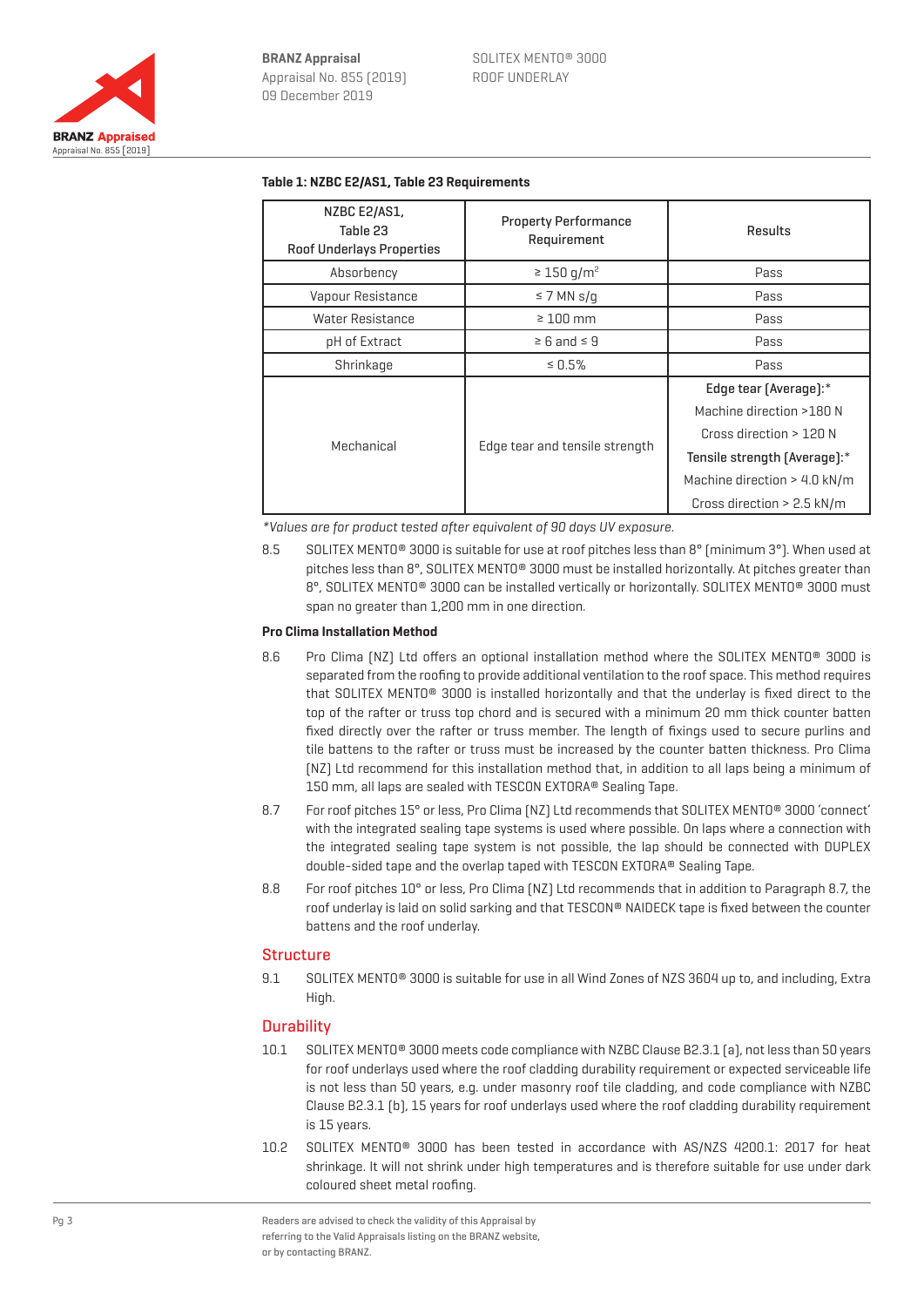

#### **Serviceable Life**

10.3 Provided it is not exposed to the weather or UV light for a total of more than 90 days, and provided the roof cladding is maintained in accordance with the cladding manufacturer's instructions and the roof cladding remains weather resistant, SOLITEX MENTO® 3000 is expected to have a serviceable life equal to that of the roof cladding.

#### Control of Internal Fire and Smoke Spread

11.1 SOLITEX MENTO® 3000 has an AS 1530 Part 2 flammability index of not greater than 5 and therefore meets the requirements of NZBC Acceptable Solutions C/AS2, Paragraph 4.17.8 b), for the surface finish requirements of suspended flexible fabric used as an underlay to exterior cladding that is exposed to view in occupied spaces.

#### Prevention of Fire Occurring

12.1 Separation or protection must be provided to SOLITEX MENTO<sup>®</sup> 3000 from heat sources such as fireplaces, heating appliances and chimneys. Part 7 of NZBC Acceptable Solutions C/AS1 and C/AS2, and NZBC Verification Method C/VM1 provide methods for separation and protection of combustible materials from heat sources.

#### External Moisture

- 13.1 SOLITEX MENTO® 3000 must only be used under roof claddings that meet the requirements of the NZBC, such as those covered by NZBC Acceptable Solution E2/AS1, or roof claddings covered by a valid BRANZ Appraisal.
- 13.2 SOLITEX MENTO® 3000, when installed in accordance with the Technical Literature and this Appraisal, will assist in the total cladding system's compliance with NZBC Clause E2.

### Installation Information

#### Installation Skill Level Requirements

14.1 All design and building work must be carried out in accordance with the Technical Literature and this Appraisal by competent and experienced tradespersons conversant with SOLITEX MENTO® 3000. Where the work involves Restricted Building Work (RBW) this must be completed by, or under the supervision of, a Licensed Building Practitioner (LBP) with the relevant License class.

#### Underlay Installation

- 15.1 SOLITEX MENTO® 3000 must be fixed at maximum 150 mm centres to all framing members with large-head clouts 20 mm long, 8-12 mm galvanised or stainless steel staples, self-drilling screws or proprietary underlay fixings. The membrane must be pulled taut over the framing before fixing.
- 15.2 SOLITEX MENTO® 3000 may be run vertically or horizontally at roof pitches greater than 8° and must be laid horizontally at roof pitches less than 8°. It must extend from the ridge and overhang the fascia board by 20-25 mm. Vertical laps must be no less than 150 mm wide. Horizontal laps must be no less than 150 mm, with the direction of the lap ensuring that water is shed to the outer face of the underlay. End laps must be made over framing and be no less than 150 mm wide. To assist with achieving the correct lap dimension, SOLITEX MENTO® 3000 has a 150 mm lap line printed continuously along the edges.
- 15.3 When fixing the product in windy conditions, care must be taken due to the large sail area created.
- 15.4 Any damaged areas of SOLITEX MENTO® 3000, such as tears, holes or gaps around service penetrations, must be repaired. Damaged areas can be repaired by covering with new material lapping the damaged area by at least 150 mm and taping with TESCON EXTORA® Sealing Tape. Small tears and holes may also be repaired with TESCON EXTORA® Sealing Tape.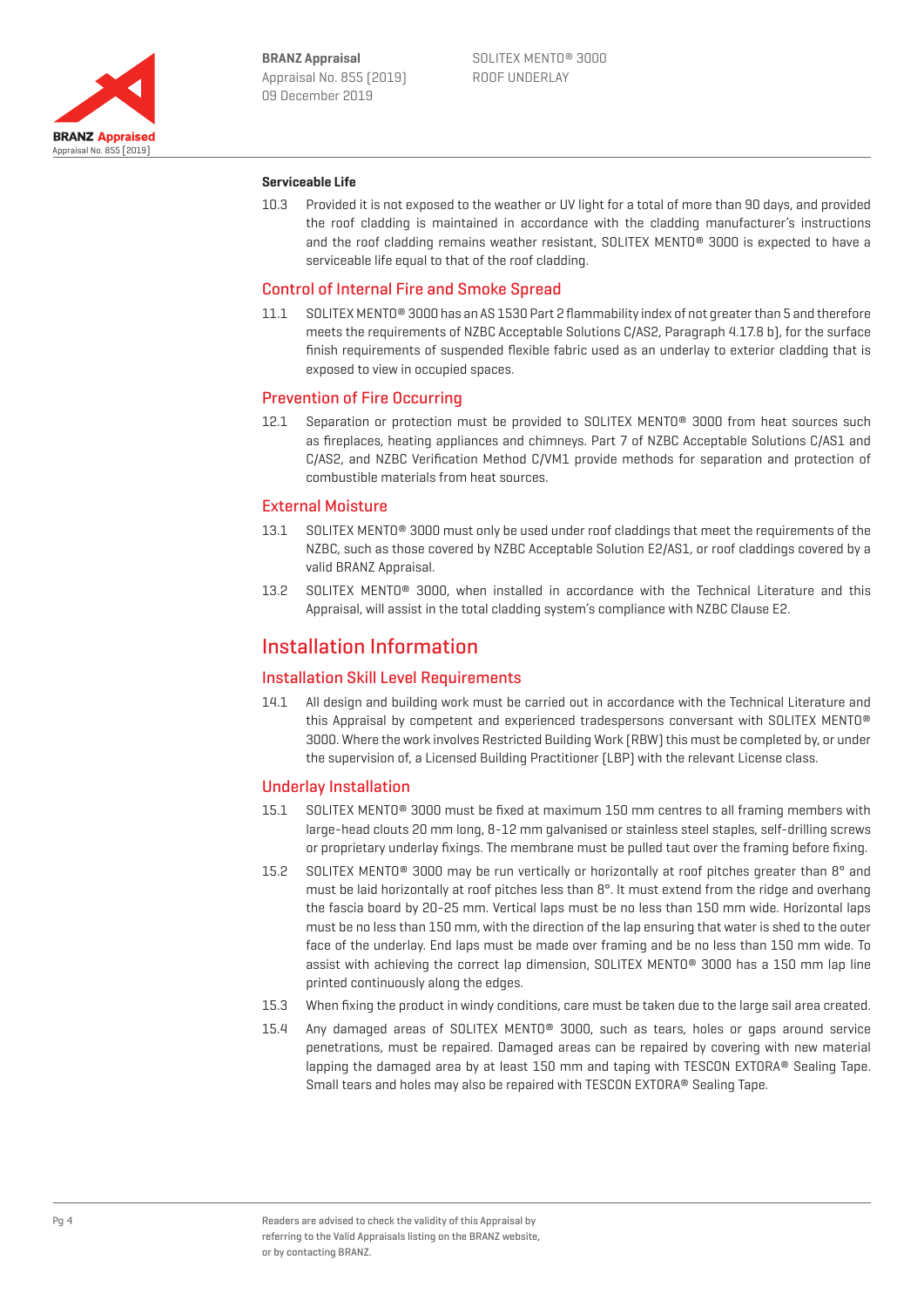

#### **Pro Clima Installation Method**

15.5 Pro Clima (NZ) Ltd offers an optional installation method. Refer to Paragraph 8.6 for more detail. In this installation method Pro Clima [NZ] Ltd recommends that SOLITEX MENTO<sup>®</sup> 3000 is fixed directly to the top of the rafter or truss and that counter battens are fixed over the rafter or truss member to secure the underlay. Pro Clima (NZ) Ltd recommends that SOLITEX MENTO® 3000 be run horizontally for all roof pitches. Laps must be in accordance with Paragraph 15.2 and be sealed in accordance with Paragraph 8.6.

#### **Inspections**

15.6 The Technical Literature must be referred to during the inspection of SOLITEX MENTO® 3000 installations.

## Basis of Appraisal

The following is a summary of the technical investigations carried out:

#### **Tests**

- 16.1 The following tests have been carried out on SOLITEX MENTO® 3000 in accordance with NZBC Acceptable Solution E2/AS1, Table 23: tensile strength, edge-tear resistance and resistance to water vapour transmission in accordance with AS/NZS 4200.1, shrinkage in accordance with AS/NZS 4201.3, resistance to water penetration in accordance with AS/NZS 4201.4, surface water absorbency in accordance with AS/NZS 4201.6 and pH of extract in accordance with AS/NZS 1301.421s. A range of these tests were completed before and after SOLITEX MENTO® 3000 was exposed to UV light.
- 16.2 The flammability index of SOLITEX MENTO® 3000 has been evaluated in accordance with AS 1530.2.

#### Other Investigations

- 17.1 A durability opinion has been given by BRANZ technical experts.
- 17.2 An evaluation of the expected performance of SOLITEX MENTO<sup>®</sup> 3000 in direct contact with metal roof cladding has been completed by BRANZ.
- 17.3 The practicability of installation of SOLITEX MENTO® 3000 has been assessed by BRANZ and found to be satisfactory.
- 17.4 The Technical Literature, including installation instructions, has been examined by BRANZ and found to be satisfactory.

#### **Quality**

- 18.1 The manufacture of SOLITEX MENTO<sup>®</sup> 3000 has been examined on behalf of BRANZ, including methods adopted for quality control. Details of the quality and composition of the materials used were obtained and found to be satisfactory.
- 18.2 The quality of supply to the market is the responsibility of Pro Clima (NZ) Ltd.
- 18.3 Building designers are responsible for the design of the building, and for the incorporation of the roof underlay into their design in accordance with the instructions of Pro Clima (NZ) Ltd.
- 18.4 Quality of installation is the responsibility of the installer in accordance with the instructions of Pro Clima (NZ) Ltd.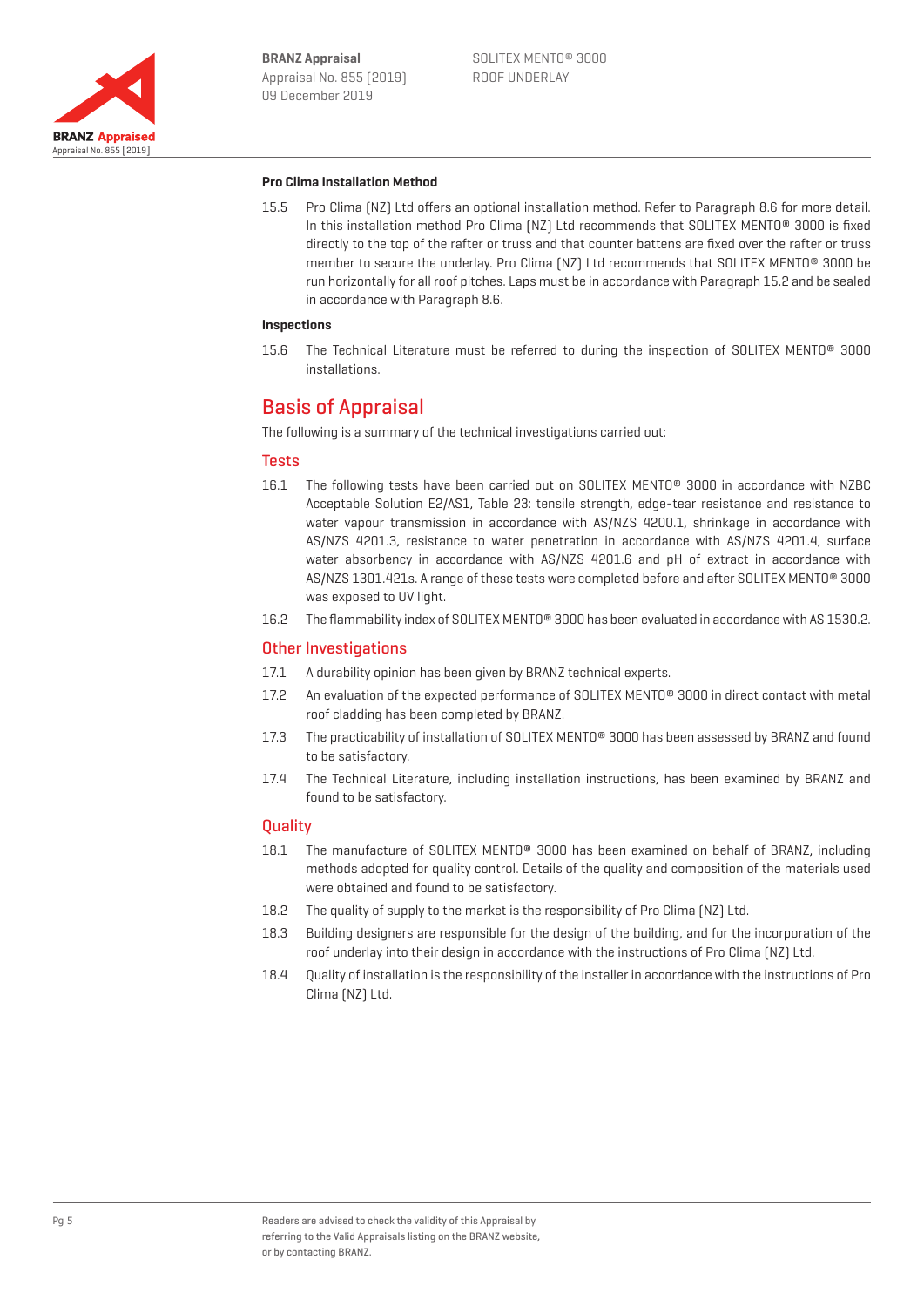

# Sources of Information

- ¬ AS 1530.2: 1993 Test for Flammability of Materials.
- ¬ AS/NZS 1301.421s: 1998 Determination of the pH value of aqueous extracts of paper, board and pulp cold extraction method.
- ¬ AS/NZS 4200.1: 2017 Pliable building membranes and Underlays materials.
- ¬ AS/NZS 4201.3: 1994 Pliable building membranes and Underlays Methods of test Shrinkage.
- ¬ AS/NZS 4201.4: 1994 Pliable building membranes and Underlays Methods of test Resistance to water penetration.
- ¬ AS/NZS 4201.6: 1994 Pliable building membranes and Underlays Methods of test Surface water absorbency.
- ¬ AS/NZS 4534: 2006 Zinc and zinc/aluminium-alloy coatings on steel wire.
- ¬ NZS 3604: 2011 Timber-framed buildings.
- ¬ Ministry of Business, Innovation and Employment Record of amendments Acceptable Solutions, Verification Methods and handbooks.
- The Building Regulations 1992.

## Amendments

### Amendment No.1, dated 19 August 2020

This Appraisal has been amended to include use on gable ends and to update the Pro Clima Installation Method.